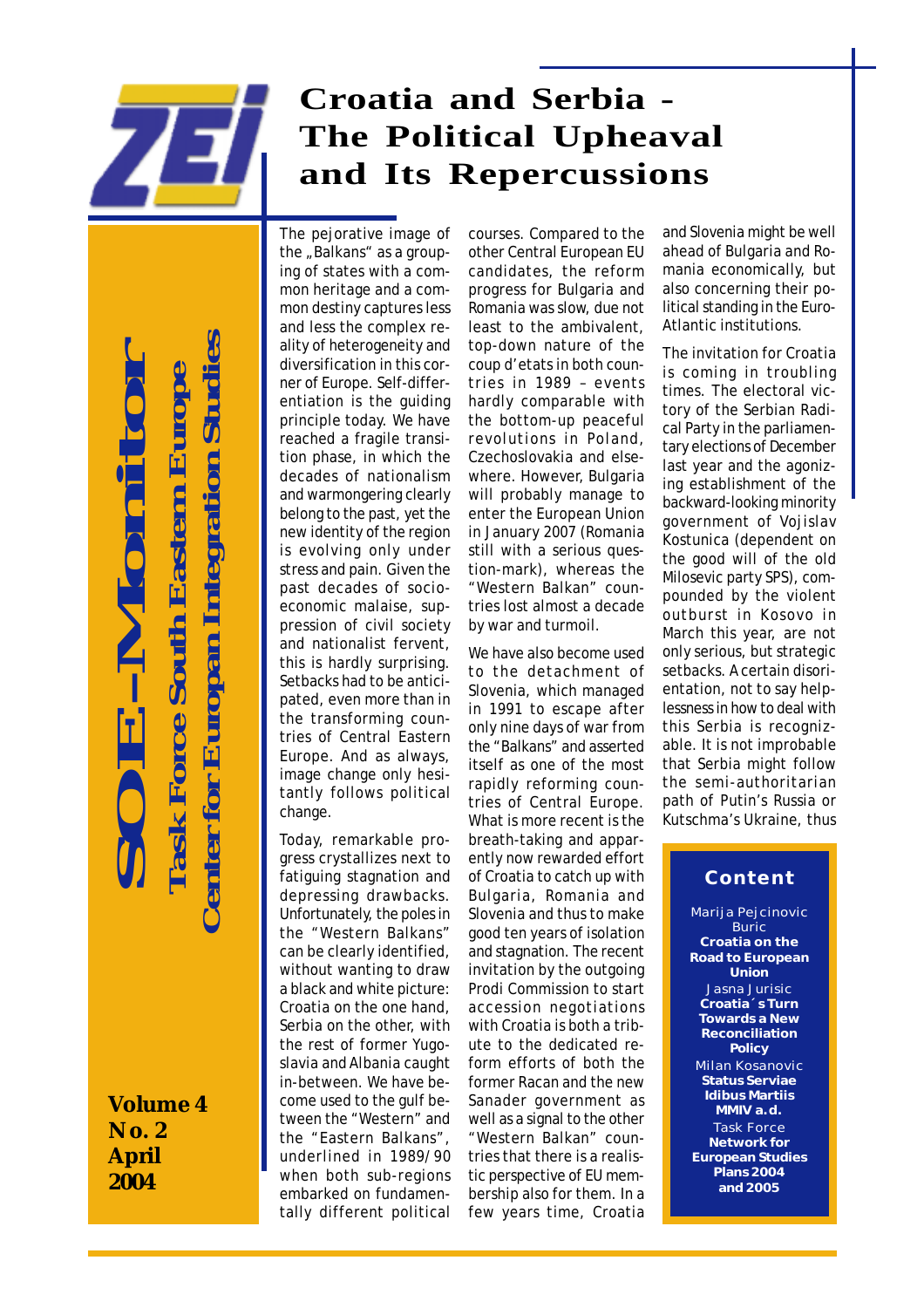isolating itself once again, alienating its neighbours and motivating Montenegro and Kosovo to even more vigorously drive for independence. Much will depend on how long Kostunica's Government manages to stay in power. Anyway, those who played in recent years with the card of trying to forge a joint Croatian-Serbian ticket into the Union are refuted by reality. The gap between Belgrade and Zagreb is widening, in all respects, frustrating all efforts to embrace Serbia by financial assistance and political indulgence. The honeymoon for Serbia is definitely over.

The invitation for Croatia has therefore also a motivational aspect, all the more since the November parliamentary elections in Croatia brought back to power the HDZ, which not only carried out the authoritarian nationalism of the Tudjman era, but was in turn stigmatized especially by Brussels (much less by Washington) throughout the 1990s as a troublemaker not much less warinstigating than Milosevic's SPS. That the Prodi Commission only half a year after the HDZ rose to power overcame its deep-rooted initial suspicion and resolutely decided to trust this however reformed HDZ is a proof how much Brussels is looking for tangible success after

four years of drawing the region nearer to the EU. It is at the same time the most forceful sign that the enlargement process will go on after 1 May 2004. The "missing link" between the Stabilization and Association Process and the enlargement process is finally filled. That Croatia is able to jump from the SAP into the accession negotiations without having to wait the entire six-year duration of its Stabilization and Associations Agreement is completed is an inspiration for others.

Thus, the old North-South divide of former Yugoslavia is asserting itself again, being only temporarily blurred in the 1990s. It is the former prosperous North of Yugoslavia, which finally appears to depart from the South and embark on a vigorous course of Euro-Atlantic integration. The sanctioning of this, at least temporary detachment of Croatia from Serbia by the EU is most relevant. Both countries today earn what they worked for: Croatia reaps the fruits of four years of persistent, even if not unambiguous reform efforts; Serbia has manoeuvred itself into a blind alley, which it can only leave by another, complete political U-turn. A significant risk is that the dividing line between Slovenia and Croatia

and the South might become a permanent one. Croatia has, unfortunately, in recent years displayed an attitude towards its Southern neighbours, which is not helpful to overcome this gap. The "away from the Balkans" attitude is still predominant. To keep the SAP dynamic and avoid a situation where Albania, Bosnia and Herzegovina, Kosovo, Macedonia, Montenegro and Serbia remain in a nowhere land, will need a lot of stamina and statesmanship by the new Commission. For the dividing line we are talking about dates back to Rome and Byzantium, the Habsburg and the Ottoman Empire. The overcoming of this division still lies ahead.

#### **Dr. Rafael Biermann**

*Rafael Biermann, PhD, is Head of the Task Force South Eastern Europe at ZEI, worked for six years in the German Chancellory and the MoD and is just finishing his habilitation on international conflict prevention in Kosovo before the NATO air campaign at Bonn University.*

## **Croatia on the Road to European Union**

Full membership in the European Union is a strategic foreign policy goal of Croatia, and the values underlying the European democracies are principal guidelines in the internal development of Croatia. Hence the tasks to be carried out towards these ultimate objectives occupy a central place in the new Croatian Government's programme. The Government views that the sustainability of the process of adjustment of systemic reforms, as well as the overall process of European integration, may be guaranteed only by the prospect of future membership in the EU.

Over the past few years, we have witnessed the improvement of relations between Croatia and the

European Union within the framework of the Stabilisation and Association Process.

After the preparatory steps towards the institutionalisation of relations between Croatia and the EU - the meetings of the Joint Consultative Working Group of Croatia and the EU, and the adoption of the Feasibility Study (regarding the negotiations on the Stabilization and Association Agreement, SAA) in June 2000 - the European Commission recommended to the Council of Ministers of the EU to commence the SAA negotiations. The negotiations were opened in the context of the Zagreb Summit in November 2000.

The legacy of the Zagreb summit is twofold. Its Final Declaration can be described as an important landmark in further political and economic relations between the SAP countries and the European Union. The Declaration gives assurances to the SAP States of a European perspective, subject to their individual achievements and engagement in reviving the regional co-operation. Following the success of the summit, the Zagreb Process was launched as a forum to bring together the heads of States and Governments of the European Union and the countries involved in the Stabilisation and Association Process.

During the negotiations, the three official rounds were held plus the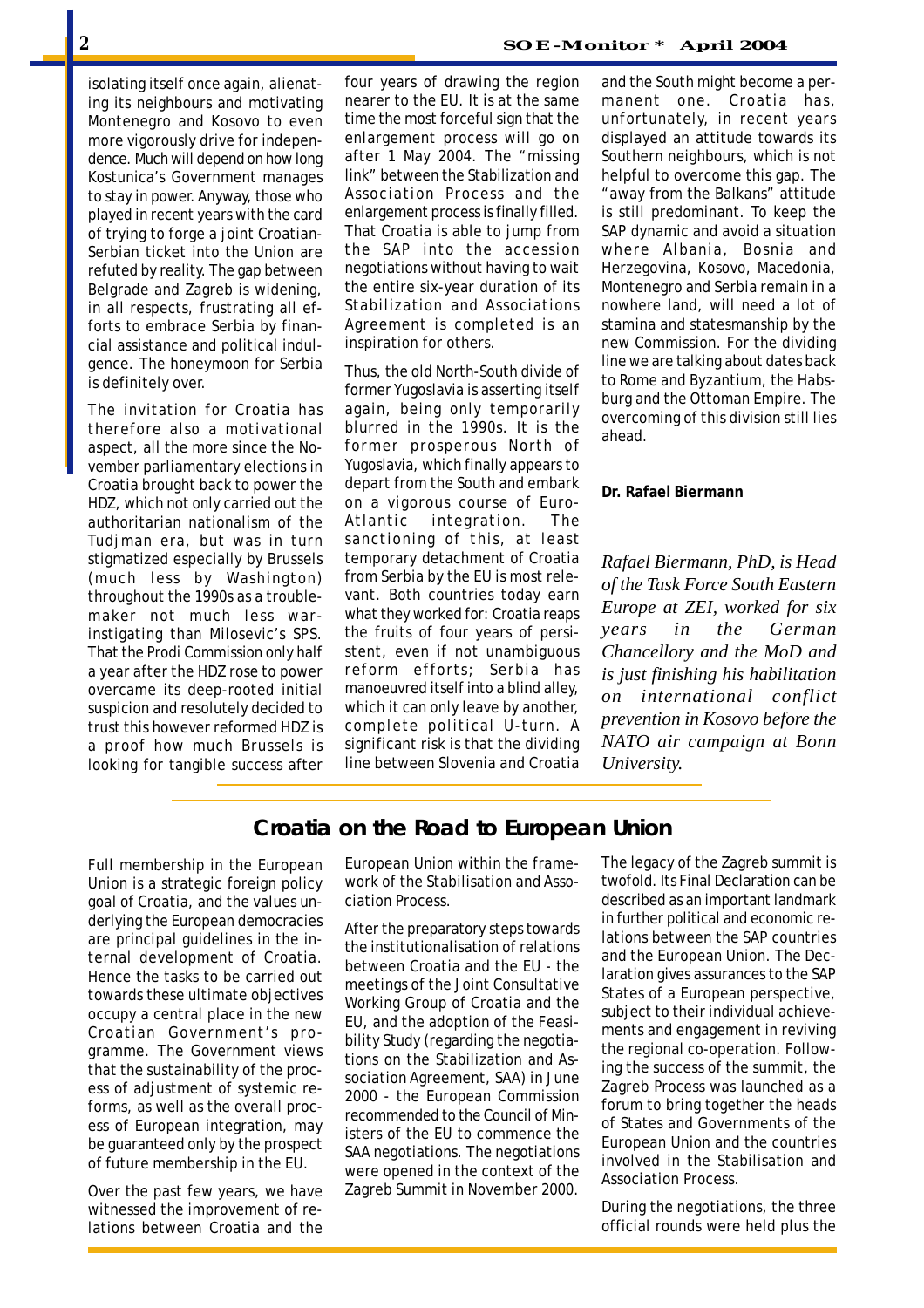two technical rounds along with a series of expert meetings. All chapters of the Agreement were discussed, and the mutual agreement was reached during the final round in Zagreb, on 11 May 2001. The Stabilisation and Association Agreement (SAA) was initialled on 14 May 2001 in Brussels, and signed on 29 October of the same year. Apart from Italy and the United Kingdom, it has thus far been ratified by the parliaments of the current EU member states.

Although it has not yet taken effect, the trade and transport provisions of the SAA have been applied since 1 January 2002, by implementing the Interim Agreement on trade and related issues (signed on the same day as the SAA), which became effective on 1 March 2002. Regular meetings of the Interim Committee and its five sub-committees are conducted among the joint Croatian and European Commission bodies responsible for the supervision of the implementation of the Interim Agreement. This coordination ensures a constant communication with the EU bodies on technical issues, as well as an exchange of information on Croatia's progress in the implementation of standards and legal regulations of the EU in specific areas. This helps determine the steps that will need to be taken in the further process of implementation. The Joint Statement between the Republic of Croatia and the European Communities and its Member States on Political Dialogue, which established the framework for consultations on political issues, was also signed on 29 October 2001.

A contractual relation between Croatia and the EU was established for the first time through the conclusion of the SAA. The SAA is a preferential agreement, with the purpose of contributing towards the economic and political stabilisation of Croatia, as well as towards the establishment of close, long-term relations between the contractual parties. In other words, the SAA is also the legal basis for, and the framework of, the content of the relations between Croatia and the EU; it is, therefore, the first step in the institutionalisation of the relations with the EU, which should enable Croatia to gradually prepare for full membership in the EU. The conclusion of the Agreement confirmed the status of Croatia as a potential candidate for EU membership.



 *MEI State Secretary Marija Pejcinovic Buric*

It is intended that all relevant activities may be conducted in a more dynamic manner, so that Croatia will be ready for full membership in the EU by the end of 2006. It is essential to note that, in doing so, no commitment has been set as to a point in time when Croatia will attain the full EU membership. The realisation of such an objective does not depend on Croatia's activities and capacities alone, but primarily on the Union's own decisions regarding the dynamics and scope of the EU enlargement process. However, Croatia's intent is to take all the steps realistically possible in order to ensure that the process of rapprochement and final integration into the EU be carried out by the end of 2006; thus Croatia may be ready for EU membership, i.e. to become a "virtual member", as of January 2007. Therefore, already in 2001, it was decided to simultaneously implement the obligations undertaken by the Stabilisation and Association Agreement, and to begin fulfilling the Copenhagen membership criteria. To our great satisfaction, above 80 % of all measures, envisaged for the implementation under the Stabilisation and Association Agreement, have already been realised.

Since the signing of the SAA in October 2001, the commitments assumed under the Agreement have been carried out according to the Implementation Plan of the SAA, which was adopted immediately before the signing of the SAA, and has been in force ever since. The purpose of the Plan was to ensure both the systematic implementation of a number of policies which encourage the reforms contained in the SAA and the Interim Agreement as well as, to a greater extent, the implementation of such measures, as were self-imposed by Croatia. Although not expressly specified in the SAA, these measures facilitate the adoption of European standards and procedures leading towards an accelerated fulfilment of the conditions necessary for full membership. Subsequently, the National Programme for the Integration of the Republic of Croatia into the European Union upgraded the Implementation Plan, based on the experience of the National Programmes for the Adoption of the Acquis Commaunitaire. Since its introduction in 2003, the National Programme serves the purpose of a roadmap by which the Croatian Government realistically assesses its capacities, and the capacities of Croatian society as a whole, to implement all that is included in the adjustment to the EU criteria.

By the consensus of all Croatian parliamentary parties (111 votes to one abstention), at its session on 18 December 2002, the Croatian Parliament adopted the Resolution on Croatia's Integration into the European Union. This underlined a strong commitment of all the Croatian parliamentary parties to reaching the strategic goal of EU membership, and carrying out the far-reaching reforms required for the harmonization with EU standards. The Resolution urged the Government to submit Croatia's application for EU membership by the end of February 2003.

The decision to submit the Croatian application for membership in Athens on 21 February 2003, was based two main factors: on the one hand, the assessment that Croatia had made a substantial progress in fulfilling the necessary political, economic, legal and institutional com-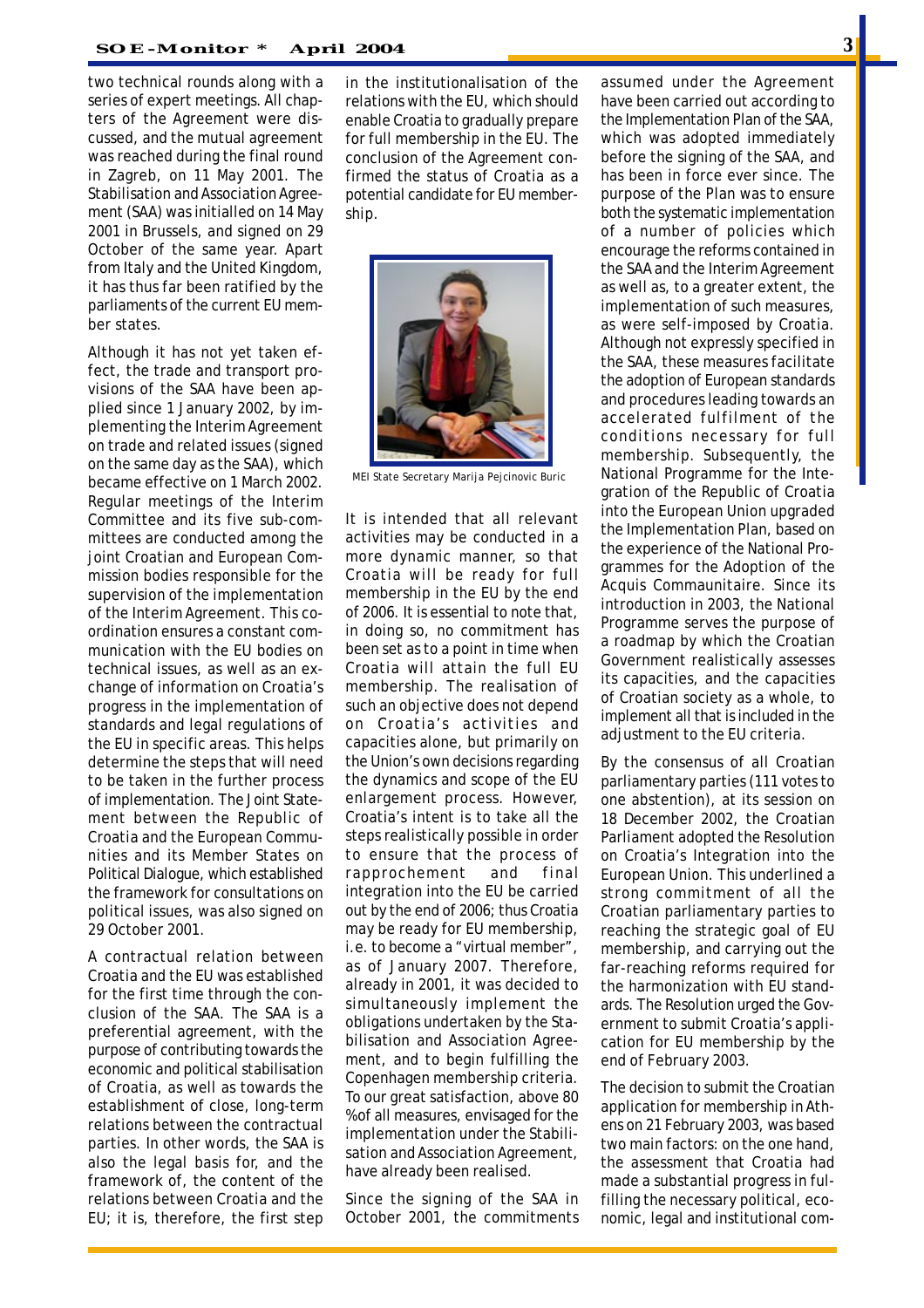mitments undertaken in the SAA; and, on the other hand, the firm determination to be ready to assume the obligations ensuing from EU membership by the end of 2006. This assessment is most notably confirmed by Croatia's constitutional and political stability, which is deemed to have reached the highest level in the region. The functioning of its political, state, and democratic system together with related institutions, have helped to foster steady growth of democracy, the strengthening of the rule of law, the improved protection of human rights, and not only a satisfactory but also constantly improving economic performance. By applying for EU membership, Croatia contributed towards the stability in the wider region of South-Eastern Europe, and demonstrated to the SAP countries the profitability of carrying out the required reforms, making their prospects of EU membership more real.

Already on 14 April 2003, less than two months after the submission

## *Republic of Croatia: Fact-sheet*

| <b>Independence:</b>                                                                                                                                                                                                                                                                                 | 25 June 1991  |  |
|------------------------------------------------------------------------------------------------------------------------------------------------------------------------------------------------------------------------------------------------------------------------------------------------------|---------------|--|
| Area:                                                                                                                                                                                                                                                                                                | 56,542 sq km  |  |
| <b>Capital:</b>                                                                                                                                                                                                                                                                                      | <b>Zagreb</b> |  |
| <b>Government Type:</b>                                                                                                                                                                                                                                                                              |               |  |
| parliament democracy<br><b>Governmental Parties:</b>                                                                                                                                                                                                                                                 |               |  |
|                                                                                                                                                                                                                                                                                                      | HDZ. CD       |  |
| <b>Population:</b> 4,422,248 (July 2003)                                                                                                                                                                                                                                                             |               |  |
| Population Growth: 0.31% (2003)                                                                                                                                                                                                                                                                      |               |  |
| <b>Ethnic Groups:</b><br>Serb 4.5%, Bosniak 0.5%, Slovene<br>0.3%, Roma 0.2%, Czech 0.2%, Alba-<br>nian 0.1%, Montenegrin 0.1%, others<br>4.1%, Croat 89.6%, (2001)<br><b>Religions:</b><br>Orthodox 4.4%, Muslim 1.3%, Prote-<br>stant 0.3%, other and unknown 6.2%<br>Roman Catholic 87.8%, (2001) |               |  |
| <b>GDP</b> per Capita:                                                                                                                                                                                                                                                                               | \$9,800(2002) |  |
| GDP-r.G. rate:                                                                                                                                                                                                                                                                                       | 5.2% (2002)   |  |
| <b>Inflation rate:</b>                                                                                                                                                                                                                                                                               | 2.2% (2002)   |  |
| <b>Export:</b> \$4.9 Billion f.o.b.(2002)                                                                                                                                                                                                                                                            |               |  |
| <b>Import:</b> \$10.7 Billion c.i.f. (2002)                                                                                                                                                                                                                                                          |               |  |
| <b>Unempl. rate:</b>                                                                                                                                                                                                                                                                                 | 21.7% (2002)  |  |

of the application, the Council of Ministers mandated the European Commission to start preparing an avis on Croatia's membership application. On the occasion of his visit to Croatia on 10 July 2003, the President of the European Commission, Mr. Romano Prodi, handed over the avis questionnaire to the Croatian Prime Minister. On the basis of the information provided last October, as well as the performance of the new Government, especially in fulfilling the political criteria – the issue of cooperation with the ICTY being the most prominent one - the European Commission finalised and adopted its avis on Croatia's application on 20 April 2004. This is just a calendar of events that brought us to the point where we expect the European Council in June to reflect on it and take adequate decisions on Croatia's candidate status and the opening of membership negotiations. The European Parliament, at its session on 1 April 2004, already passed its favourable recommendation to the Council concerning Croatia's candidate status.

In the avis the European Commission concluded that Croatia is a functioning democracy with stable institutions, which function properly and that there are no major problems over assuring the rule of law and respect for fundamental rights. As far as the economic criteria is concerned, Croatia can be regarded as a functioning market economy that should be able to cope with competitive pressures and market forces within the EU in the medium term. On the third criterion, the European Commission assessed that Croatia will be in a position to take on the other obligations of membership in the medium term as well. Therefore, we expect that Croatia could become the next candidate for membership of the European Union by the summer of this year.

In view of further steps for Croatia to catch the 2007 enlargement wave, the preferable date of the commencement of membership negotiations would fall at the end of 2004 or early in 2005, with their

proceeding smoothly and swiftly towards conclusion by the end of 2006. It does help that, after all, we have been well placed to analyse all good, as well as less than positive, aspects of the negotiations carried out by both former and current candidate countries, and to assess, accordingly, our own potentials and capacities. Hence, it does not seem unrealistic to assert that we are capable of accomplishing our accession negotiations in a twoyear period. The Accession Treaty may then be signed in 2007, and enter into force in 2008 or 2009. To this end, the present Croatian government has undertaken an exhaustive diplomatic offensive, starting in Brussels and encompassing the capitals of both the EU-15 and the new member states.

In realising this objective we shall not be competing with either Bulgaria and Romania on the one hand – both already well advanced on this itinerary – or with any other SAP country on the other hand. On the contrary, Croatia welcomes Macedonia's application for membership (presented in Dublin on 22 March 2004). We shall be competing with ourselves alone, in meeting the challenges of reaching the EU standards and criteria to the best of our abilities. We know exactly how much daring the reform efforts take, and how difficult the comprehensive and coordinated tasks will be.

Furthermore, we are also aware that it is necessary to continue our reforms by proving our readiness to address the three remaining political preconditions. These include a full cooperation with the International Court for War Crimes in Former Yugoslavia, the return of refugees, and the judiciary reform. As a result Croatia would reconfirm its determination to respect for the values and principles upon which the EU is based. Apart from these political preconditions, we also have to continue reforming our legislation by bringing it in line with the European *acquis*. Last but not least, there is the issue of economic performance, where Croatia can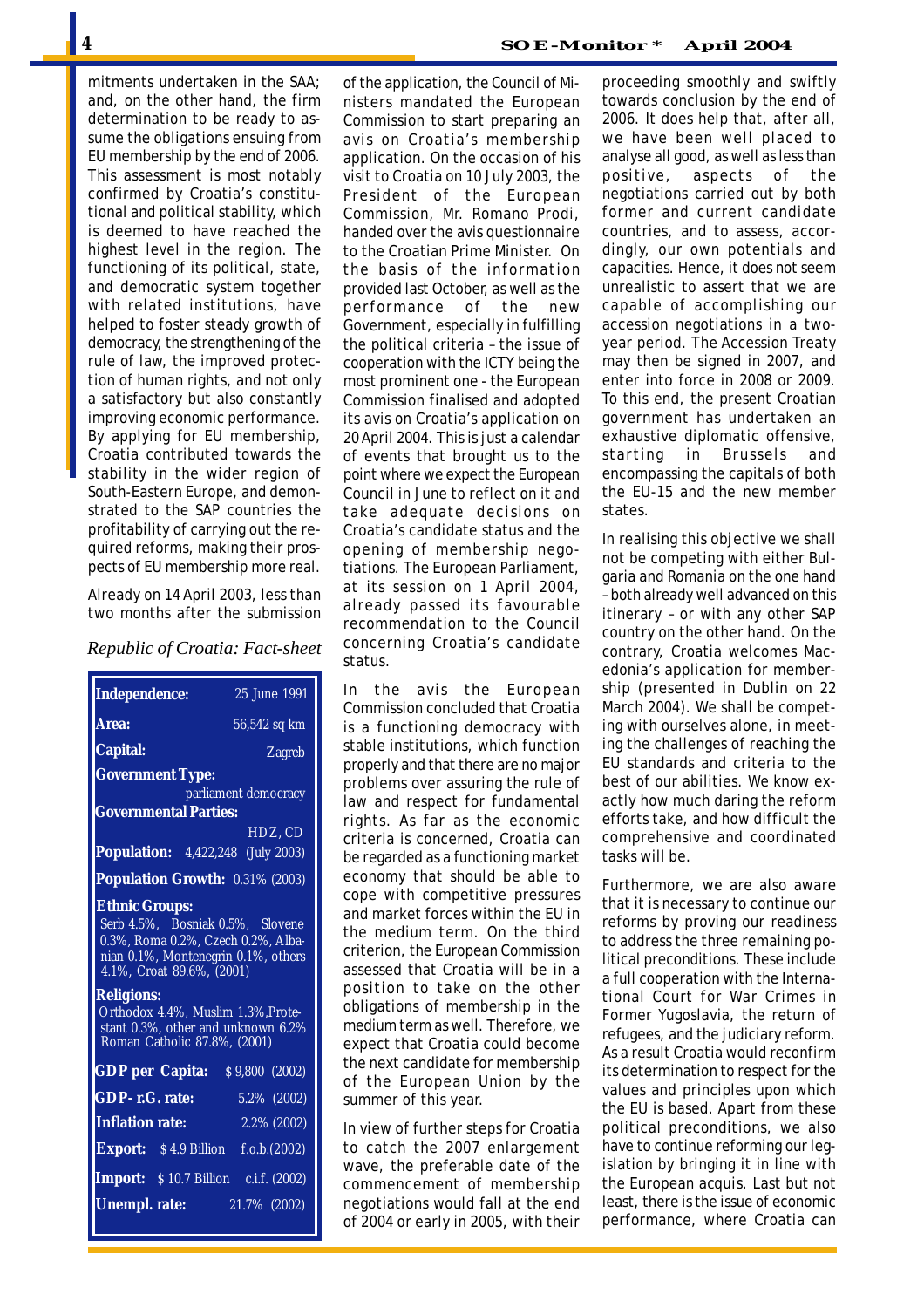already show a very good track record.

In short, the SAA, and especially the activities undertaken to implement the Agreement, clearly indicate not only the increasingly improving relations between Croatia and the EU but also Croatia's commitment and determination to accomplish its strategic objective – to become an associated, and subsequently a full member of the EU. By becoming a member of the EU, Croatia wishes to ensure its own stability and welfare, and foster further stability and welfare across Europe.

**Marija Pejcinovic Buric, MA**

*Marija Pejcinovic-Buric, formerly active in the Croatian Europe Movement, has been Assistant Minister in the Croatian Ministry of European Integration during the Racan government and has now been elevated to serve as State Secretary in the same Ministry.*

# **Croatia´s Turn Towards a New Reconciliation Policy**

Only three years after its disastrous election debacle in 2000, when the then-ruling Croatian Democratic Union (HDZ) after 11 years in power lost its first parliamentary and soon afterwards presidential elections, the conservative party is impressively back on Croatia's political scene. In the recent parliamentary elections held on 23 November 2003 the HDZ won 66 out of 152 seats and became the ruling party in the Croatian parliament (Sabor). Therefore the composition of government changed significantly. Since Croatia's independence in 1991, the second regime change in the country has taken place and the former Tudjman party is in power for the second time. The new ruling coalition, led by Prime Minister and HDZ-chairman Ivo Sanader, is based on a formal agreement with the Democratic Centre (DC) and the Croatian Social Liberal Party (HSLS). Though not part of the coalition, but supporting the government, are three members of the Croatian Pensioners Party (HSU) and eight representatives of national minorities (strikingly, three of these being from the Serb Democratic Independent Party/SDSS). Eight years after the end of the war between Serbs and Croats, a former hard-line nationalistic party thus came into power with the votes of the Serb minority.

In view of the HDZ´s election victory, many observers and critics within Croatia and especially in official international circles have been highly sceptical. During the crucial post-war period in the 1990s the authoritarian Tudjman regime carried out a nationalistic policy of discrimination and violation of human and minority rights, thus isolating Croatia in the international community. Given this past, doubts about the HDZ´s credibility as well as democratic trustworthiness arose.But shortly after coming into power, Prime Minister Sanader officially embarked upon a new reconciliation policy. He explicitly and publicly invited all Serb refugees to return to Croatia and emphasised the promotion of refugee return and minority integration as a top priority of his government. Consequently, Sanader initiated important cooperation agreements, signed with minority representatives. The most wide-ranging agreement has been reached with the representatives of the Serb minority regarding the return of Serb refugees, the reconstruction of destroyed or damaged pre-war houses and properties, the judicial reform and the cooperation with neighbouring states.

Besides these formal commitments, underlining his willingness for reconciliation, Sanader in visited the Serbian Orthodox Christmas reception January 2004, where he greeted the Serbs in traditional orthodox manner. Beyond this, Sanader consistently demonstrates his high dedication to strengthening regional cooperation, not only in economic but also in political terms, especially with Serbia-Montenegro. As regional integration is a crucial part of Sanaders new reconciliation approach, he constantly expresses his desire for intensifying the relations between Zagreb and Belgrade.

But given the results of the parliamentary elections in Serbia in December 2003, when the centreright Serbian Democratic Party of Vojislav Kostunica acceded to power only by the support of the socialist Milosevic-party and is now leading a minority government, the cooperation in political terms could be less successful and less rapid than Sanader desires. The new Serbian government started with a nationalistic restoration policy, far from the Croatian pro-European approach. Things might change since Vuk Draskovic was elected Minister for Foreign Affairs of Serbia and Montenegro and immediately after coming to power expressed his willingness to cooperate with Croatia. Kostunica and Sanader are aware of the fact that regional cooperation is not only a condition for EU membership, but rather crucial for stability and peace in the region.

#### **A new HDZ?**

Sanaders ambitious commitments and initiatives during the first months in power clearly signal a constructive and forward-looking approach. In addition, the initiatives seem to be aimed at Sanader's and HDZ's critics, who raised doubts about the credibility of the former Tudjman party. For this reason party leader Sanader is eager to present a new, reformed and modernised HDZ, far from the nationalistic policy of the Tudjman era, prepared for an unqualified minority policy, thus disarming the critics. With Sanaders election as chairman of the HDZ in 2000, the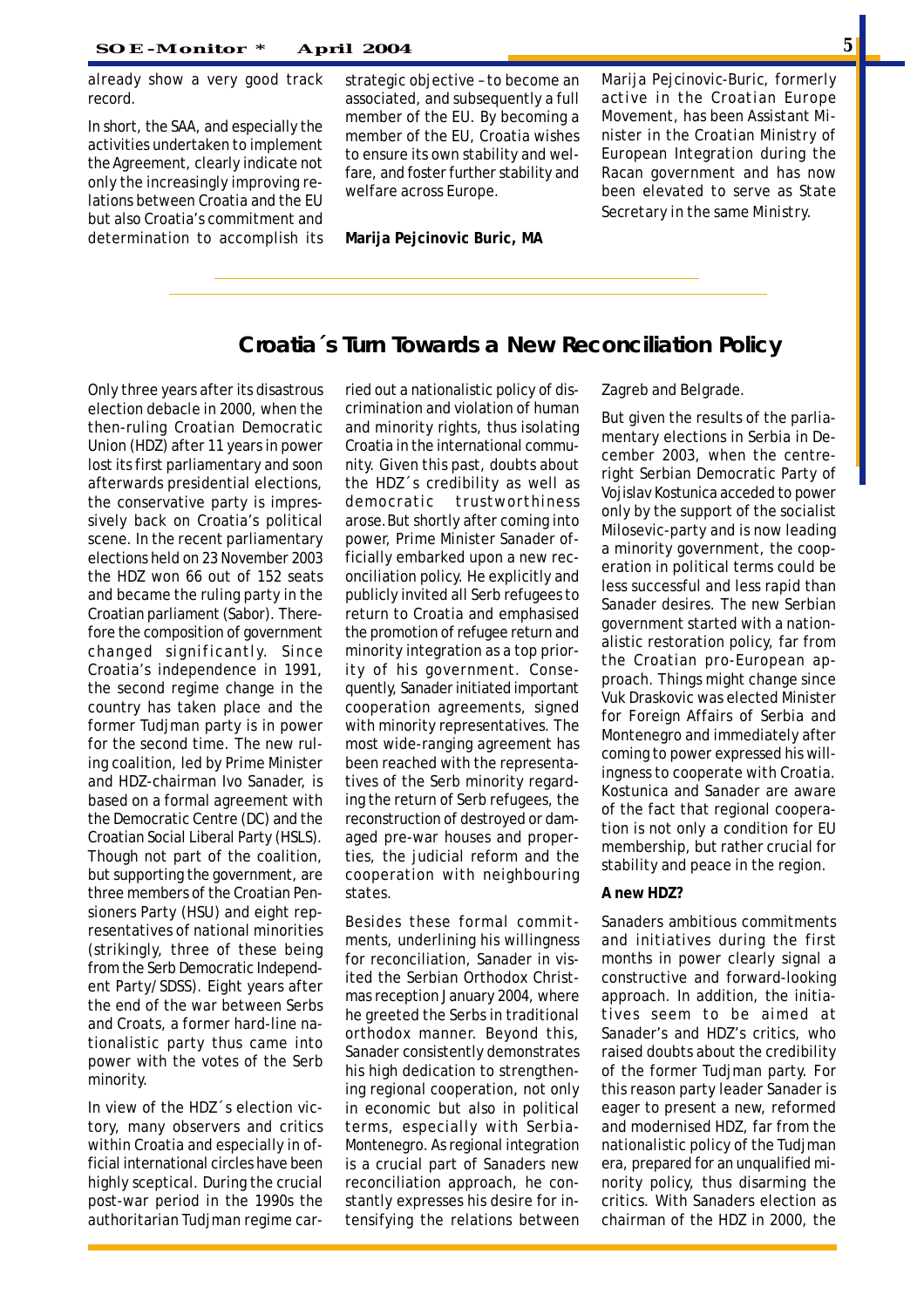image and structure of HDZ indeed changed fundamentally. It has been since Sanaders crucial interest to transform the HDZ into a democratic, pro-European, conservative party. Shortly after acceding to power he eliminated nationalistic tendencies within the HDZ, managed to build a reform consensus among the party officials and rose to become the political key figure in the HDZ. As party leader he succeeded in forming a circle of young, democratic, pro-European politicians within the HDZ, who now support his reconciliation and minority policy in cabinet. As the HDZ belongs to the European People's Party, Sanader also maintains close relations to leaders of all important European conservative, peoples, and Christian democratic parties.Sanaders pro-European approach is probably most evident in the case of Ante Gotovina. Gotovina, a Croatian Army general indicted for war crimes against Croatian Serbs in 1995, has been a long-time and highly sensitive political issue in Croatian political affairs. Until recently the Croatian government was accused of not fully supporting the International Criminal Tribunal for the Former Yugoslavia (ICTY) in The Hague in handing over Gotovina and other Croatian war crime indictees. Immediately after coming to power Prime Minister Sanader assured unrestricted cooperation with the ICTY and guaranteed support in trapping Gotovina, who is still on the run, presumably hiding abroad. Since then six accused Croatian generals went to The Hague and as a result, the ICTY Chief Prosecutor, Carla Del Ponte, lately confirmed the full and effective Croatian cooperation with the Tribunal.

Although Sanader solved quite a lot of major problems within the HDZ, challenges remain. During the time the HDZ was in opposition, several HDZ MPs advocated nationalistic policies, in contradiction to Sanader's reconciliation policy. Furthermore, party members and local officials, large parts of the HDZ electorate (above all citizens from rural areas and older people) as well as the traditionally close veteran organizations are still fond of nationalistic ideas and unwilling to reconcile. It is more than questionable whether those for the HDZ important groups will support Sanader's reconciliation and minority policy in future. This could become a fundamental and divisive issue within the HDZ and has to be observed carefully.



*HDZ Chairman Sanader: crucial interest in EU Integration*

## **Croatia's long path to a consistent minority policy**

During the Tudjman era in the 1990s, Croatia had strong democratic deficits. With the democratic changes in 2000 a coalition came to power, which was strongly committed to democracy and human rights. Led by the social-democratic Prime Minister Ivica Racan the government initiated reforms, bringing about substantial progress not only in the area of institution building, but also in the field of human rights. Despite these achievements Croatia's political system still has shortcomings and democratic shortcomings, particularly as concerns the functioning and efficiency of institutions and state bureaucracy, the rule of law, the fight against organised crime and corruption, the reform of the judiciary as well as the development of independent media.

Currently one of the most sensitive and difficult tasks concerns the return policy. During the wars of the 1990s more than 300,000 Serbs left Croatia, mostly for the Federal Republic of Yugoslavia and Bosnia-Herzegovina. Precise data on how many Serb refugees have returned to Croatia since the end of the war do not exist. According to the Human Rights Watch world report 2004

the total number of returned Serbs, registered by the Croatian government in July 2003, was 102,504. Thus, an enormous number of Croatian Serbs is still displaced. This failure has its roots: In the decade of the Tudjman regime, the return of Serb refugees was systematically blocked by the government. Serbs were not welcome in post-war Croatia and were persistently discriminated. The return process in fact has been initiated only after the political changes in 2000, but the results have been less successful than expected. The readiness to reconcile and to integrate the returning refugees fully in social and political life has been, especially on the local level, insufficient. Consequently, minorities still face various obstacles when returning to their pre-war homes in Croatia, above all in the judiciary, public institutions and employment. Probably one of the most significant obstacles for refugee return concerns the repossession of property, both privately owned houses as well as socially owned apartments. Most of the Serb refugees to date have not been able to regain their occupied homes, but at the same time have not received alternative properties or monetary reimbursement. Nine years after the end of the war, the obviously limited efforts of the previous governments to start a fair repossession policy discourage most of the pre-war owners to return. In order to encourage refugees to return the new government committed itself to solve all cases concerning repossession of property by the end of 2004.

Another major obstacle is the lack of assistance in the reconstruction of damaged or destroyed pre-war homes. Until the end of 2002, seven years after the war, Croatia had failed to reconstruct refugee properties, especially of the Serb minority. It was only then that the government started to assist the reconstruction of pre-war refugee homes through state funding. However, those efforts have been insufficient and frequently discriminatory. The new government pledged now to reconstruct all destroyed or damaged houses by the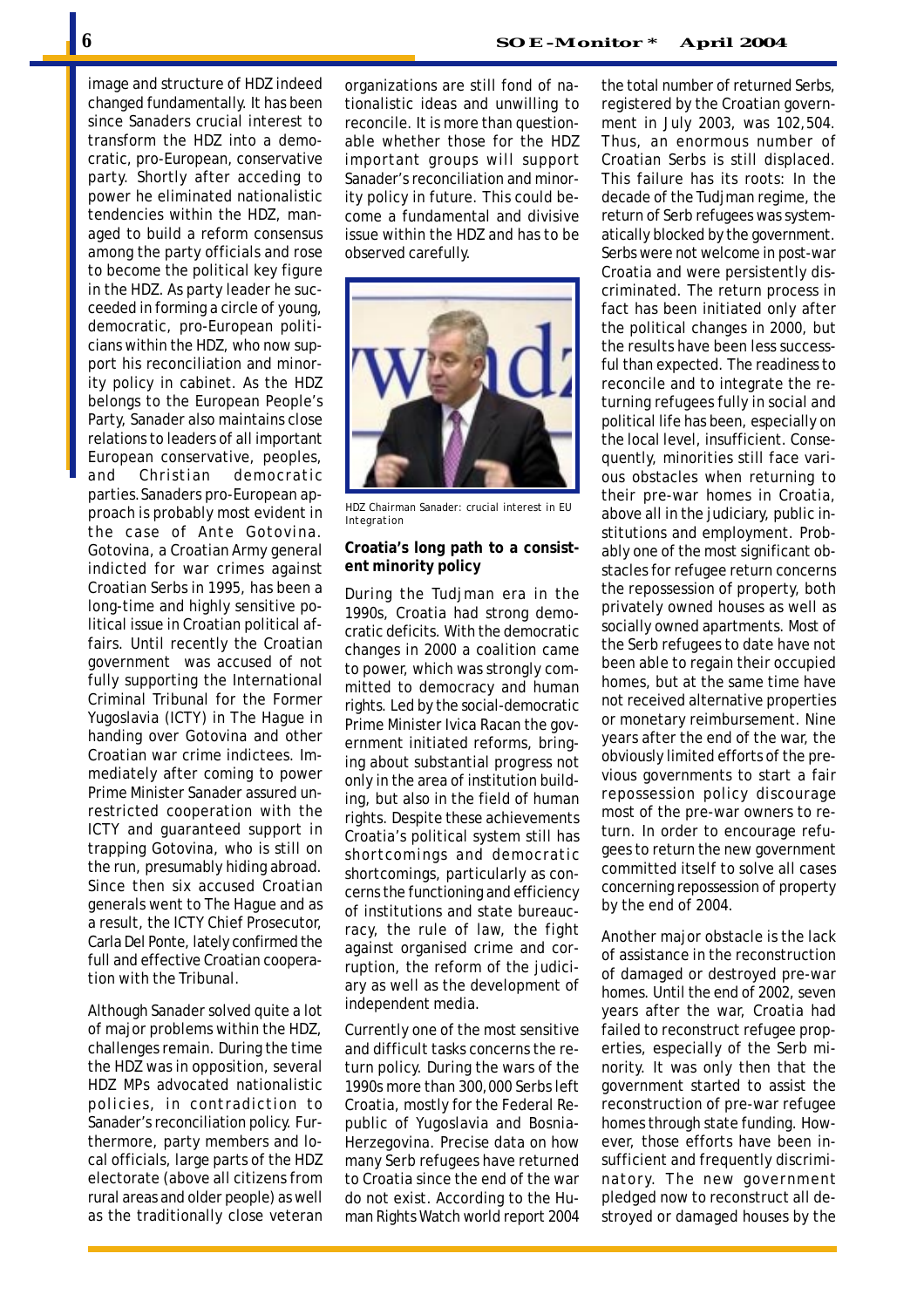year 2006.In summary, discrimination on ethnic affiliation and return obstacles persist most intensively at the local level. Local authorities as well as the local population often obstruct re-integration efforts. By now HDZ rules many communities, especially in former Serb communities. As the HDZ is in government now, it will be Sanader's personal task to promote conditions for return by calling on his local party colleagues to respect, and where necessary, to enforce minority rights. This could be one of the most difficult, but crucial tasks for the HDZ chairman. He has to bridge the abyss between his reformminded and pro-European elite at cabinet level and the often nationalist local HDZ officials, party members, and the electorate at large. The Serb minority, supporting Sanader's government in parliament, threatens to withdraw support, if Sanader does not deliver on his promises regarding refugee return.Although Sanader's policy agenda therefore seems to be built on highly fragile ground, serious problems are not expected. On the official political level a cross-party consensus guarantees the support of all decision-makers and leading groups in solving the refuge return and minority problem, which is in Croatia's crucial interest.

#### **Towards reconciliation**

The new HDZ government has been in office for a couple of months now and even critics admit that Sanader's return and minority policy is more explicit and transparent than the policy of any Croatian government before.

But even though the past few months saw first signs of a new reconciliation policy and the numerous governmental initiatives are to be welcomed, one should not be euphoric.

Sanader launched very ambitious initiatives on extremely sensitive political issues. Words must now be followed by deeds. The Croatian prime minister will have to ensure the return of Serb refugees by financing and pushing through the reconstruction of damaged or destroyed homes and properties, by repossessing occupied homes to pre-war owners, by assisting in employing returned refugees and by preventing discrimination in public administration and the judiciary. But Sanader has not only genuinely to encourage Serb refugees to return to Croatia. He has primarily to create a political climate, in which Croatian citizens truly welcome Serbian refugees and integrate minorities into social and public life. The new government, and personally Prime Minister Sanader, has indeed taken important first steps towards a long overdue reconciliation process. But the most difficult part, the implementation of the initiatives as well as the creation of a political atmosphere conducive to minority integration is yet imminent. Croatia still has a long way to go.

**Jasna Jurisic**

*Jasna Jurisic, recently at ZEI, is studying Political Science at the University of Potsdam, Germany; she studied at the University of Zagreb in 2002/2003 and is writing her master thesis on Croatia's transition path from 1989 to 1999.*

#### **Literature:**

**Opinion on the Application of Croatia for Membership of the European Union,** http://europa.eu.int/comm/ external\_relations/see/croatia index.htm, 20.04. 2004.

Bogdan Ivanisevic, **Legacy of War: Minority Returns in the Balkans**, in: Human Rights Watch Report, 2004.

Dušan Reliic, **Nur eine Kurzstrecke?,** SWP-Aktuell 8, March 2004.

Christian Schmitz, **Kroatiens neue Regierung**, in: Länderbericht Konrad-Adenauer-Stiftung, 15 January 2004.

**The New HDZ-led Government**, in: OSCE Background Report, 20 January 2004.

## **Status Serviae Idibus Martiis MMIV a.d.**

#### **The Serbian Elections**

When on November 13, 2003 Natasa Micic, the President of the Serbian Parliament and the acting President of Serbia dissolved the Parliament and scheduled new parliamentary elections for December 28, the first chapter of the post-Milosevic era should have come to an end. However, the actual turning point in Serbian post-Milosevic politics was the assassination of Prime Minister Zoran Djindjic on March 12, 2003. The murder and the following operation "sabre" of the Serbian Ministry of Interior revealed the deep infiltration of the criminal structures from the Milosevic era in almost all levels of the Serbian state. The confidence in the international business sector and the trust of the voters seemed to have been lost. Djindjic's successor Zivkovic was not able to follow in his predecessor's footsteps - despite the internationally recognized police operation "sabre", the Zivkovic government gave the impression rather to react than to act. Probably the roots of the problem already emerged in Djindjic's term of office, but Djindjic displayed an air of being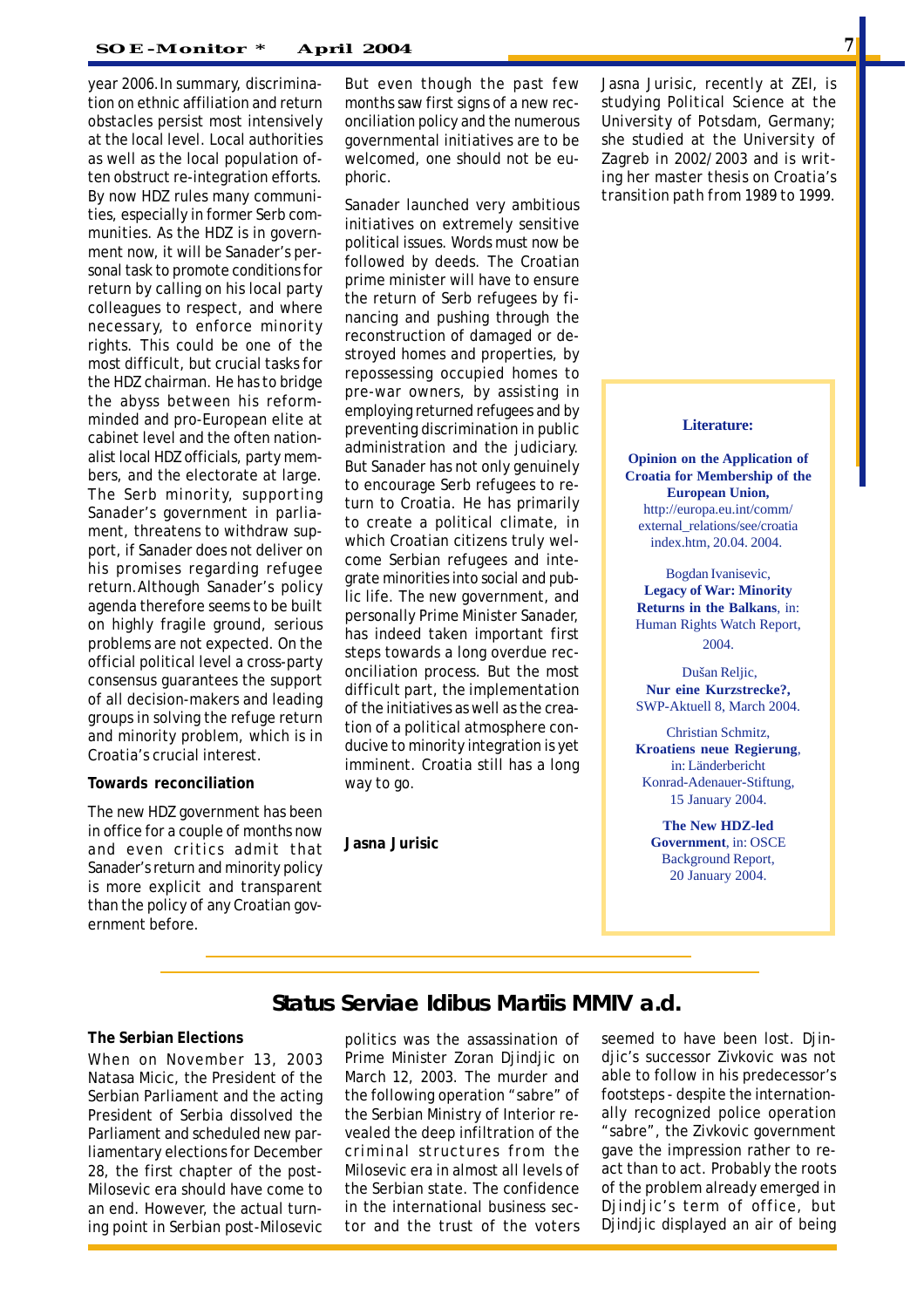Quite soon after Zivkovic's takeover the split in the ruling party alliance "Democratic Opposition of Serbia" (DOS) became obvious. Because of the opaque deposition of Mladjan Dinkic, head of the Central Bank, the domestic political crisis aggravated. On November 16, the presidential election failed for the third time because of insufficient voter turnout (38,8 per cent). Shortly before that, the acting President dissolved the Parliament. DOS had by then lost its majority in the Skupstina.Serbia entered into a quite dangerous power vacuum. The results of the presidential elections made the preference of the voters for the nationalistic "Serbian Radical Party" (SRS) obvious. However, because of the low voter turnout the election returns were not taken serious enough. The non-voters were attributed to the political centre. In the evening of December 28, 2003, after the parliamentary elections, the last optimists were refuted - the winner was the Serbian Radical Party (see table 1).

#### **Consequences**

#### *Heterogeneous minority government and its chances for survival*

However, the electoral success of the Radicals did not suffice for forming a SRS government. Only the parties aligned toward the centre were able to reach a very thin majority all together. However, during the election campaign the Democratic Party of Serbia (DSS), which became the strongest party of the centre, already foreclosed to form any coalition with the former strongest party in Parliament, the

refused to support a minority gov-Democratic Party (DS). Although in January 2004 the leader of the DSS, Vojislav Kostunica, partly backtracked, there were only few indications of a possible integration of the DS in an eventual coalition. Kostunica advocated a minority government under the leadership of the DSS but with the support of the DS. All parties of the centre took part in the coalition talks: DSS, DS, G17 Plus as well as the electoral alliance Serbian Renewal Movement-New Serbia (SPO-NS). The differences between the DSS and the DS seemed to be insuperable.The coalition talks dragged on and took over two months. In the end the DS ernment under the leadership of the DSS; thus the Socialist Party of Serbia (SPS) came into play. The SPS was willing to support the minority government. The negotiations already started at the end of January and consensus was reached by the end of February.

This brought the SPS back on the political stage. Although both Kostunica and Tadic (DS) chose prefatory tones in public statements, finally on the issue of a common presidential candidate of all centrist parties for the Presidential elections this fall it became obvious that the trench between the DSS and the DS was even deeper than recognized in public. At the first ballot the two parties are going to take up against each other.

The SPS has gained a pivotal position in Serbian politics. The question of reform ability of the Miloševic-party looms large. At the end of the 1980s the SPS emerged out of the bond of the Serbian Communists (SKS). Being in this tradition, the SPS managed to stay in

| <b>Party / Election list</b>                                    | <b>Results</b> | <b>Seats</b> |
|-----------------------------------------------------------------|----------------|--------------|
| 1. Serbian Radical Party (SRS) / Vojislav Seselj                | 27,7%          | 82           |
| 2. Democratic Party of Serbia (DSS) / Vojislav Kostunica 18,0 % |                | 53           |
| 3. Democratic Party (DS) / Boris Tadic                          | 12.6%          | 37           |
| 4. G 17 Plus / Miroljub Labus                                   | 11,7%          | 34           |
| 5. Serbian Renewal Movement (SPO),                              |                |              |
| New Serbia (NS) / Vuk Draskovic, Velimir Ilic                   | 7.8%           | 23           |
| 6. Socialist Party of Serbia (SPS) / Slobodan Milosevic         | 7.4%           | 21           |

Table 1: Official results of the parliamentary elections in Serbia on December 28 2003

power continually until October 2000. As an old cadre party the resources at its disposal should not to be underestimated - resources, which some of the centrist parties lacked. Nevertheless the SPS potential is today weakening because of an unfavourable age structure. The SPS is now hardly able to compete with the SRS on the right wing. A partial reorientation on social topics or a new positioning on the left wing of the party system is not improbable. The future of the minority government depends more than marginally on the reform ability of the SPS.

#### **Cooperation with The Hague**

Everyone involved in the SRS-SPS talks were silent about possible concessions, which were made to the SPS. However, in an interview on 2 March the future minister for capital investments, Velimir Ilic, dropped first hints that the new government could follow a new course regarding the International Criminal Tribunal for Former Yugoslavia (ICTY). Over time, the price for the support of the SPS became clear. Finally on March 30, the Serbian Parliament passed a law on the rights and its support for Serbian defendants at the Tribunal. The law provides that the relatives of the defendants have the right to refunding of defence contributions, rent or salary but also for the travelling expenses to The Hague. On top of that, a monthly phone and package postage costs flat rate will be paid to the relatives. The law was passed with the opposition votes of the SPS and the SRS but also with the help of the DSS from the coalition government. The MPs of G17 plus abstained, the SPO/NS together with the DS rejected the law. All in all, 141 representatives voted for the law, 35 against it. The proponents justified the law by claiming to help the Serbo-Montenegrins condemned or on trial in The Hague. The chairman of the SRS, Tomislav Nikolic, explained, the citizens of Serbia would not see the indictees in The Hague as criminals. Especially on this point the opponents seemedto be united. They saw a clear concession to the SPS, although the DSS declared that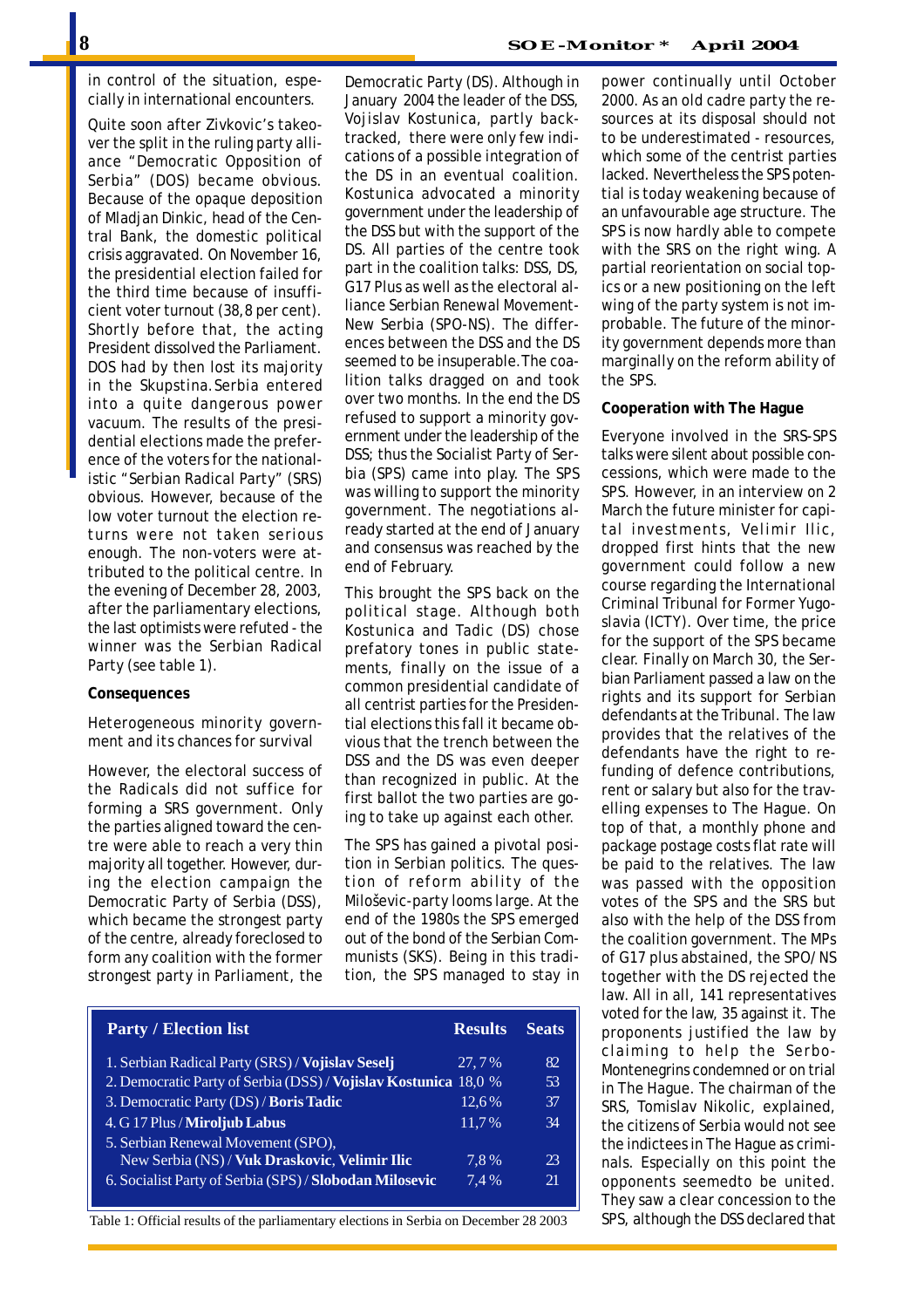the law does not mean any rapprochement with the SPS.

## **The danger of new international isolation**

Internationally the accrued move to the right in Serbia was viewed with anxiety. Many hoped, the DS might join the coalition government. As this hope dissipated, the hope turned to a minority government tolerated by the DS. Of the two worst scenarios, the toleration by the SPS was the less dramatic one. The integration of the SPS in the government would probably have led to serious international consequences. In the new cabinet the G17 plus, which is internationally highly regarded as a reformist party, holds decisive positions on economic matters (Deputy Prime Minister Labus, Finance Ninister Dinkic and apart from the cabinet the Head of the Central Bank Jelasic). In this respect, reforms might continue. The predecessor government did not seriously start reforms in many areas (health, law, education system and administration). The current Kostunica government is now faced with these tasks. The future domestic policy will have a strong impact on the success of the government. One of the main problems awaiting the Kostunica government is the Kosovo status question, with both a domestic and a foreign policy dimension. The government is concentrating on the slogan "Cantonization of Kosovo." The model Bosnia and Herzegovina is assumed to be a success. A decentralisation of Kosovo on the basis of semiautonomous cantons might, though, prove too difficult to be carried through. In this field Belgrade seems to be quite aware of a danger of international isolation and appears to be looking for a dialogue with international actors. The recent unrest in Kosovo (March 16 to 22) led to serious instability in the province. The search for a solution of the Kosovo question gained new momentum. For the Serbian policy it will be essential whether through these happenings the independence of Kosovo is going to come closer or whether the international community continues to follow its de facto status quo strategy, which hides behind the slogan "standards before status". Currently, Serbian foreign policy tries hard to prevent a change of the international strategy in favour of the Albanians.

#### **Milan Kosanovic**

*Milan Kosanovic is managing director of the Michael Zikic Foundation at Bonn University, which promotes the integration of South Eastern Europe into the European organisations, specifically focusing on German-Serbian relations.*

# **Task Force South Eastern Europe**

# **Network for European Studies in Southeastern Europe Plans for 2004 and 2005**

The Network for European Studies in Southeastern Europe coordinated by ZEI has concluded its fifth, successful year. As for the future, the following goals have been set for the next two years:

1.To *focus* the network's activities on the western Balkan countries, particularly Albania, Bosnia and Herzegovina, Macedonia, Serbia and Montenegro. The involvement of our partners from the remaining region of Southeastern Europe will persist in order to maintain the continuity and integrity of the network.

2.To *network* further regional European Studies programs in order to intensify the contacts, understanding, academic and experiential exchanges among one another in accordance with the Stability Pact and its promotion of regional cooperation. These contacts are building gradually. The

purpose of such networking is served through the network's yearly conferences as well as workinggroup meetings.

3.To expand *cooperation* between Western European, especially the German European Studies programs and potential regional partners in Southeastern Europe, in order to provide impulses for a comprehensive transfer of 'know-how', particularly since this area of study exhibits considerable deficits in the region.

4.To continue efforts for a significant *quality enhancement of current European Studies programs* in the region, for instance in research and teaching, in order to harmonize the western and southeastern European programs. For this purpose, the Network's "Reader" series compiles lists of fundamental literature for European Studies.

5.This will necessitate the *promotion of the future academic generation* of European Studies along the lines of "help for selfhelp", which will lead ultimately to independent and competent European Studies programs in the region. The 'summer school' contributes to the realization of this goal.

6. Academic as well as logistical *support* particularly of European Studies programs of cross-border nature.

7.*To promote knowledge of Europe in Southeastern European schools.* This requires the education of future teachers and school administrators and the conceptualization of study material.

## **Specific Working Goals and Projects**

- Continuation of the "flying faculty", whereby the previous two